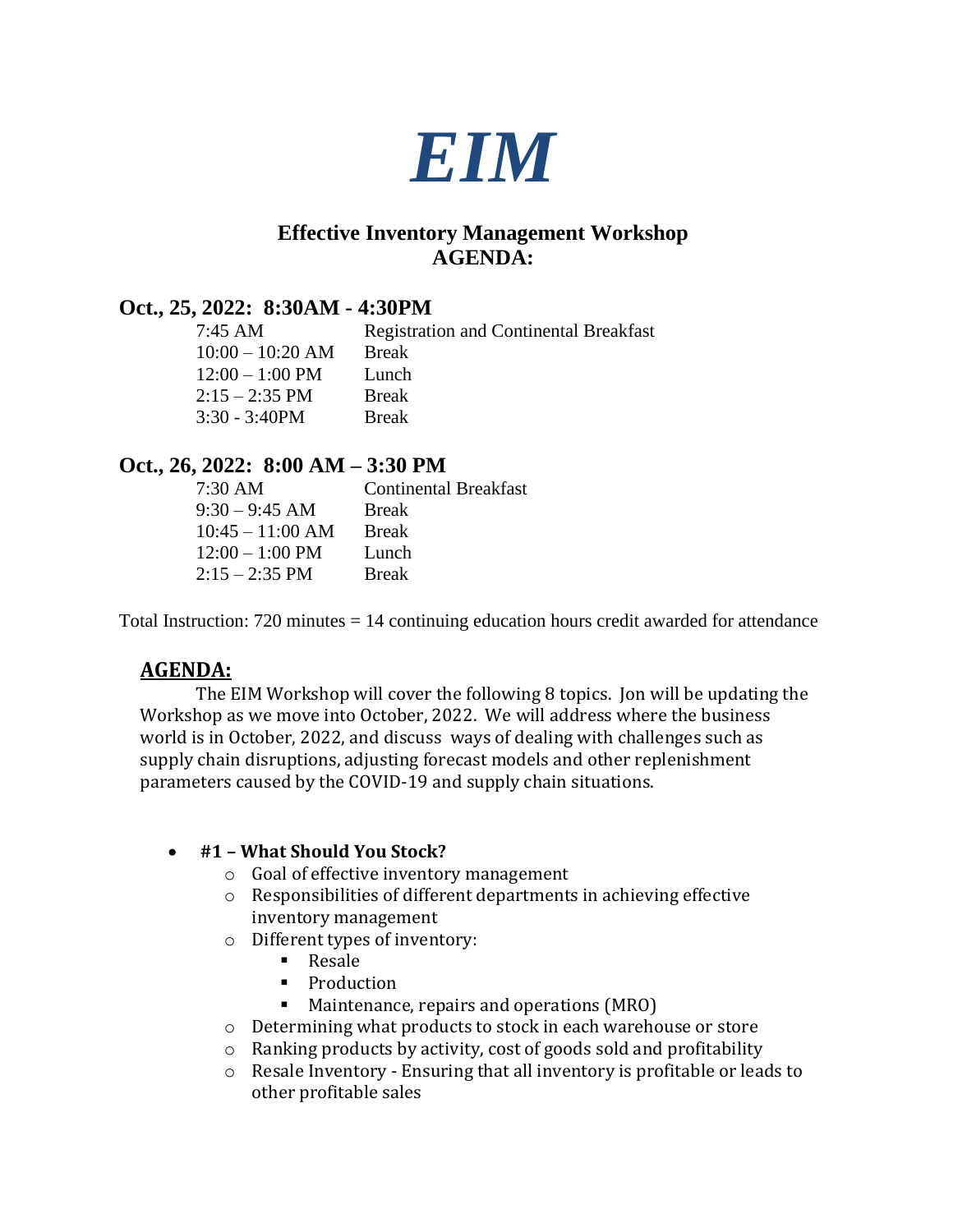o MRO Inventory – Determining the "critical nature" of each item

## • **#2 – Best Practice Forecasting #1**

- o The difference between dependent and independent demand
- o Forecasting new stock items
- o Determining how to stock products with sporadic usage activity
- o Defining the six elements of an accurate forecast
- o Understanding the difference between sales, shipments and usage
- o Verifying that usage is correctly recorded
- o Identifying and correcting for unusual usage activity
- o How events and other factors can affect a forecast

## • **#3 – Best Practice Forecasting #2**

- o Common forecasting methods and where each should be utilized
- o Measuring the accuracy of your forecast
- o Collaborative information from customers and sales people (CPFR)
- o Building a cooperative environment throughout your supply chain
- o Different types of seasonality and trends
- o The appropriate forecast horizon
- o The effect of inaccurate forecasts on the entire supply chain

### • **#4 – Determining When to Replenish Stock (Achieving Your Customer Service Goals)**

- o Calculating accurate replenishment parameters
- o Minimum/Maximum quantities
- o Order points, reorder points and line points
- o The difference between average lead times and anticipated lead times
- o Different method for calculating safety stock quantities
- o Using safety stock to balance customer service with your investment in stock inventory
- o Order up to and flow point replenishment

### • **#5 – Determining How Much To Order (Maximizing Profitability or Minimizing Costs)**

- o Economic order quantities
- o Purchasing when presented with price breaks
- o Evaluating rebate offers
- o Buying before a price increase
- o How space, money and product life limits affect purchasing decisions
- o Determining your ideal inventory investment and potential turnover

## • **#6 – Implementing an Effective Replenishment Operation**

o Setting up a multi-location supply network (assemble, transfer or buy)